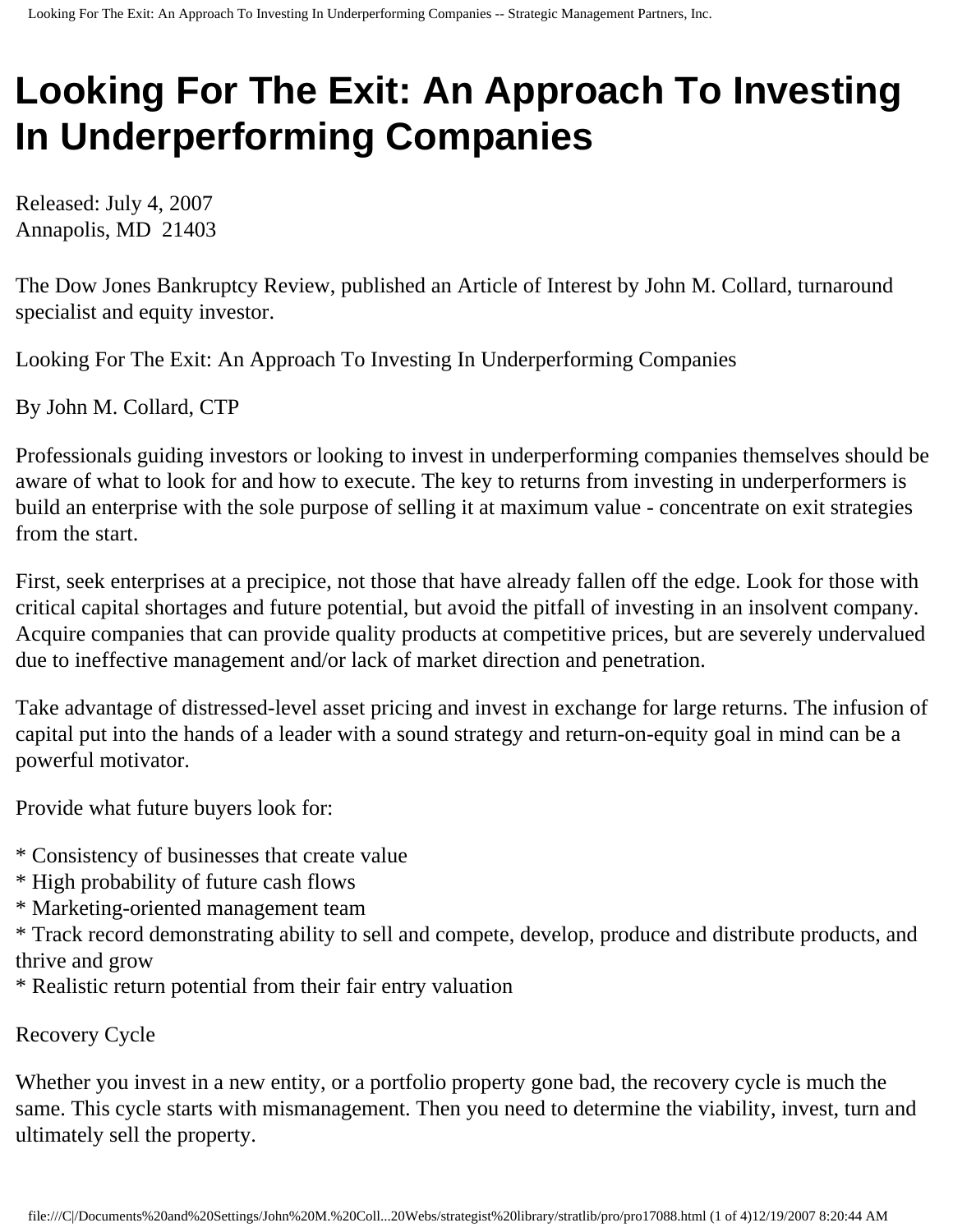Looking For The Exit: An Approach To Investing In Underperforming Companies -- Strategic Management Partners, Inc.

Determine turnaround viability by truly understanding what has caused the company's breakdown. Don't be fooled by symptoms, and never listen to current senior management. If they knew what was wrong they would have fixed the problems.

Make certain that you have solutions to fix the real problems that no one else has used, perhaps because you can bring in new noncash resources or applications to influence the revitalization. Take advantage of mispriced material inputs, labor, assets or capacity, and intellectual property. Never "just add cash," and always implement new leadership.

Take Control

There must be a successful turn before the entity can be sold. Always take active control of the entity. Passive investing if managed by prior management is like a placebo, and you will lose your investment. Passive positions are only acceptable if they contribute to an investor pool that has an active lead participation. Install a new chief executive with transition experience in value-building situations. The executive should bring an objective focus and new perspective to complete the cycle. This leader should demonstrate expertise in:

- \* Managing crisis, transition and rebuilding processes
- \* Shaping business strategy and financial structure
- \* Developing management talent, building caliber teams, utilizing and boosting existing resources
- \* Increasing sales and market share
- \* Maximizing return on capital
- \* Linking management performance to ultimate goals
- \* Developing incentive-based compensation programs

This leader must get directly involved in making decisions to achieve the ultimate goal • sale at increased valuation. The final step to complete the turn is to hire a "marquis" manager to lead the enduring team. This permanent team adds to the value equation.

Set Strategies => Implement long-term strategies that will survive your exit. One essential strategy is to drive revenue be addressing the problems plaguing the company and provide a roadmap to revitalization. You must establish a new vision, distill this direction into concrete goals and objectives, and create a guide for everyone to follow.

Build A Quality Management Team => The company value increases sharply with a strong, permanent, credible team that can demonstrate its ability to produce consistent sales, profit and cash flow results. Establish continuity in the organization to allow everyone to expect orderly change and opportunity. Capitalize on available underutilized human capital • those dedicated middle managers who remain. Set up an incentive structure that pays only when they accomplish the goals set in your long-term strategy. Their incentive should be based upon performance that will take the company beyond its sale. After all, the employees are the assets for which your buyer is looking.

Acquire New Business/Sales => There are only two ways to increase sales, sell new products to existing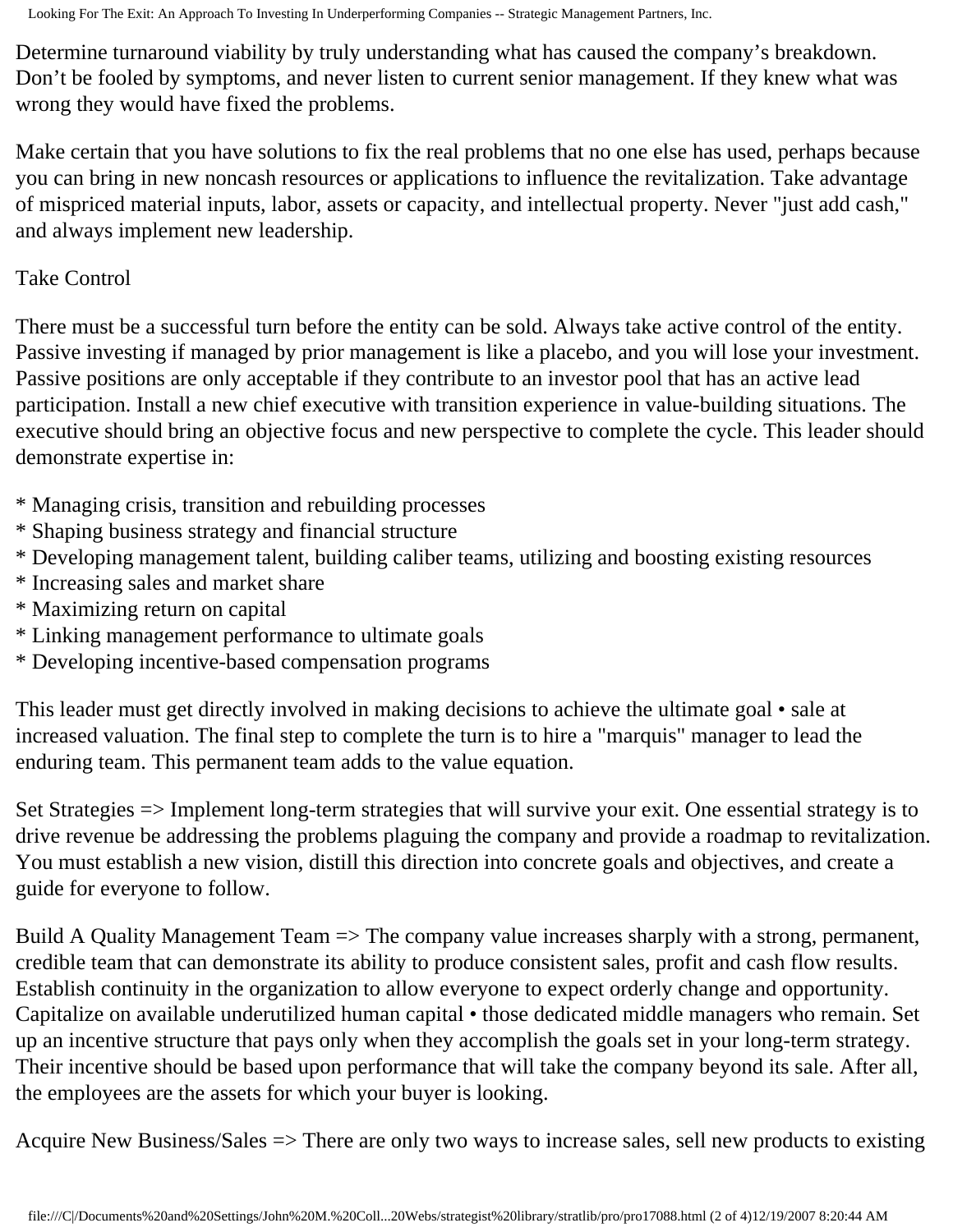Looking For The Exit: An Approach To Investing In Underperforming Companies -- Strategic Management Partners, Inc.

customers or sell existing products to new customers. Most underperformers have forgotten, or never had, the basics of marketing and promotion. Become market driven, adapt to changing conditions and improve your competitive position.

Establish A Sound Capital Structure => Create reasons for investors to invest. A sound strategy with a viable marketplace, efficient delivery and production vehicles coupled with a cohesive management team will entice the investment community. Securing new capital becomes much easier when investors see high probability of return and a viable exit strategy.

Implement Processes => Use processes to drive the business and control the day-to-day environment. Focus on the important things • controlling cash and costs, increasing sales and enhancing value creation.

Exit

Know when to "cash out". The greatest return on investment comes when the turn is complete and the company is ready for the next tranche to fund growth.

Remember that there's a distinct advantage to using professionals who bring C-level operational, transactional and turnaround expertise together to determine what's wrong, how to fix it and how much to pay for it.

[Library: Looking For The Exit: An Approach To Investing In Underperforming Companies](http://members.aol.com/stratlib3/djexit.html) 

## [www.StrategicMgtPartners.com](http://www.strategicmgtpartners.com/)

## About the Author

John M. Collard, is Chairman of Annapolis, Maryland-based Strategic Management Partners, Inc. (410- 263-9100, [www.StrategicMgtPartners.com](http://www.strategicmgtpartners.com/) ), a nationally recognized turnaround management firm specializing in interim executive leadership, asset recovery, and investing in underperforming companies. He is Past Chairman of the Turnaround Management Association, a Certified Turnaround Professional, and brings 35 years senior operating leadership, \$85M asset recovery, 40+ transactions worth \$780M+, and \$80M fund management expertise to run troubled companies, and advise company boards, litigators, institutional and private equity investors.

## [www.StrategicMgtPartners.com](http://www.strategicmgtpartners.com/)

John M. Collard (Strategist@aol.com) Chairman Strategic Management Partners, Inc. 522 Horn Point Drive Annapolis, MD 21403 Phone : 410-263-9100 Fax : 410-263-6094